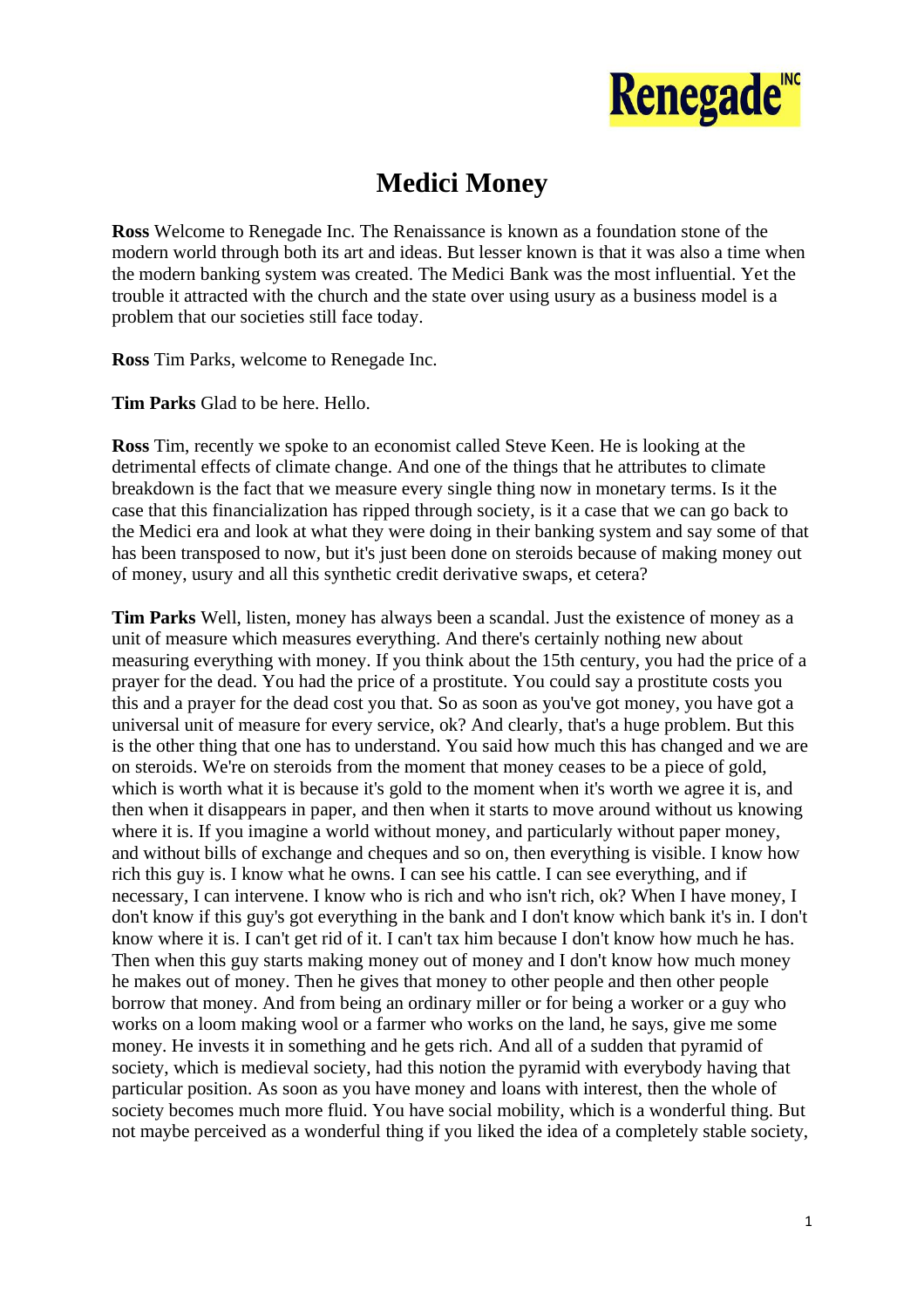

**Ross** The Medici banking dynasty is something that you have given an awful lot of time to thinking about and you've written extensively about it. What did the Medici banking dynasty give us today when it comes to modern finance or when we look back to Renaissance times?

**Tim Parks** The Medici Bank starts in about 1398 and runs to 1497, right? It's nowhere near as big as the banks of the previous century, the so-called Peruzzi Bank. They made vast fortunes. The Peruzzi Bank operating from Florence in the 14th century had 83 locations outside Florence, mostly all over Europe, ok? What the Medici brought were two things. From the purely economic, financial side, they solved the problem which had destroyed the Peruzzi Bank, which was bad loans - bad loans to the King of England and the whole system collapsed. It was the English vault. And what the Medici did was they more or less invented a kind of holding company so that all their different outlets, if you want, their branches all over Europe, were separate companies, then you couldn't get the same kind of collapse. But I think far more important than that was that the Medici, more than any other group, really intuitively began to look at how money could be made respectable. So it was it was the Medici Bank that started the major investments in church architecture and the huge charitable operations, spending money on everybody to get consensus and in that way, moving into politics as well. But most of all, there was this problem. Usury or just interest rates of any kind were considered a sin - a sin worse than almost any other sin. You could only be forgiven for this sin with full restitution. Now full restitution is impossible when you've been making money. The problem then with that whole question of interest rates was how to make money respectable. And two things happened, basically. One was the invention of the bill of exchange where a kind of interest was hidden in a currency exchange. But the other thing was this willingness to invest in the church. If you look at the churches before the 15th century, they're very austere. On the ceiling of the Baptistery in Florence, you've got heaven and hell. And that's it. There's no negotiation between heaven and hell. Everything is just austere black and white. And what the Medici first, and then others began to do, was to introduce into this space, luxury. The Madonna is dressed in beautiful clothes. They loved to show the Three Kings, The Magi, because they were rich men who were good, you know? They loved to show the Coronation of the Madonna where gold is put on the Madonna's head, you know?

**Ross** And is all this a cleansing process for the act of making money? in a sense, are they the first philanthropists really and sponsors of the arts to be able to sort of cleanse that process of making hard, cold cash?

**Tim Parks** Well, certainly, they are not the first philanthropists, because I think Christian charity is as old as Christianity, but they are the first people to really negotiate this space of the church and to introduce a certain amount of confusion into the church and into the idea of whether money is good or bad or whatever. The church becomes a more comfortable place. It's one thing just to give money away to charity, which they did. And it's another thing to make the church look like a bourgeois, comfortable lounge. And of course, many people in the church hated this. Many people in the church hated it. And you know, when at the end of the 15th century, you have Savonarola coming along and also the Protestant reform. It was very much in response to this kind of thing. They said, no, we don't want any of this stuff in the church. Let me just say that today we see the same thing in the way the banks sort of clean their consciousness, investing in sports, investing in cultural programmes, sponsoring museums and so on and so forth. And they like to be very discreet and very in the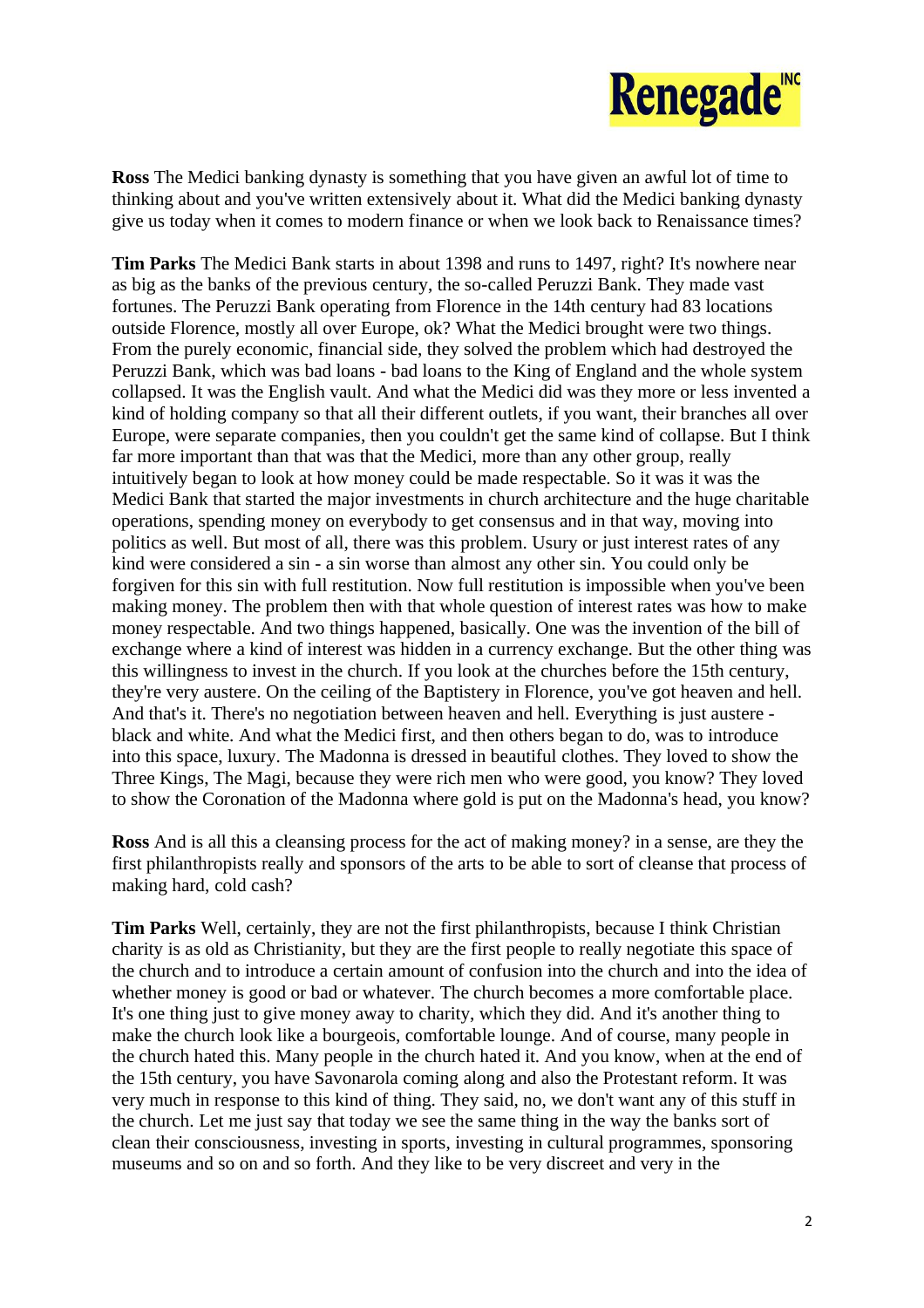

background. You know, I'm not against it. I mean, I'm just saying that that all begins with the Medici.

**Ross** So this relationship with the entrepreneur, the businessman, the banker, whoever it is, making money, God would look unfavourably on it. So how do they in some way pass this off as a virtuous act? How how do you camouflage that? Because you mentioned, you know, moving up in society and more fluidity. Surely God is at the top of that pyramid and judging. How do you marry your commercial activity with pleasing the big guy?

**Tim Parks** With difficulty and never being quite sure if you're getting it right. But the easy way to talk about this is to give a simple and absolutely crucial episode. In the 1430s, Cosimo de Medici is the head of this bank doing these bills of exchange, which nobody's quite sure whether it's usury or not. He speaks to Pope Eugine whatever he was, I can't remember the number. And he says, you know, I probably sinned a lot. How can I resolve this? And the pope says, spend ten thousand florins renovating the convent of San Marco, which was in disrepair. Now ten thousand florins was what it took to set up a new bank, ok? It was huge. It would be like the price of ten skyscrapers today, ok? And Cosimo says, ok, I'll do that, but only if you change the monks in the convent. Because in that period, the monks in the convent were considered to be very lax. They drank and there was talk of women. And Cosimo said, no, I want the Dominicans in there. Now, the Dominicans were the ones who were poor, who were righteous and religious. So this rich man actually insists on a religion which is terribly serious. And then when he has it renovated, he introduces a beautiful library full of books, many translated from Latin and Greek, and he has his own private cell built close to the cells of the monks. And in his cell there's a beautiful fresco of The Three Magi. And he has inscribed in stone, 'This is for the forgiveness of my sins'. It's actually inscribed in stone. And then he has Fra Angelico do these wonderful, wonderful, images of Christian suffering, of the beauty of the Madonna, the Annunciation and so on. Now in the refectory where Cosimo didn't go, somebody wrote on one of the paintings, one of the monks wrote something like in English, it would be, 'May damnation fall on he who has brought money into our house. So not everybody was on board. There was this constant tension. And a lot of the guys in the church were saying, 'yeah, look, we're using this money for the glory of God, so it's ok. And then others were saying, 'well, wait a minute, you know, aren't we legitimising a form of behaviour? and so on and so forth. So there was a tension that was actually very, very fertile, you know, because the more tense it was, the more beautiful the objects became, you know? And then when you had the backlash with Savonarola and he just said, 'no, that's enough'. And he became head of the Convent of San Marco. Then, you know, everything got burnt and you have the Bonfire of the Vanities and beautiful paintings being burnt in the public square. So, you know, there's always tension between these things. And these are going on today. You can see your man who's worried about monetary values and stuff. You can find poems from the 12th century that are saying exactly the same thing.

**Ross** Tim, in the first half, you mentioned what the Medici's had brought to modern finance. And one of the things is a holding company. That meant that their banks were distributed as opposed to centralised. The Peruzzi Bank and the Bardi Bank both collapsed - those empires collapsed, those dynasties collapsed because of bad loans, because they were centralised, Medici more distributed. The other thing that Medici gets credited for, excuse the pun, is the double entry bookkeeping system. Was it him, was it them, that came up with this or did he just pick that idea up from somewhere else?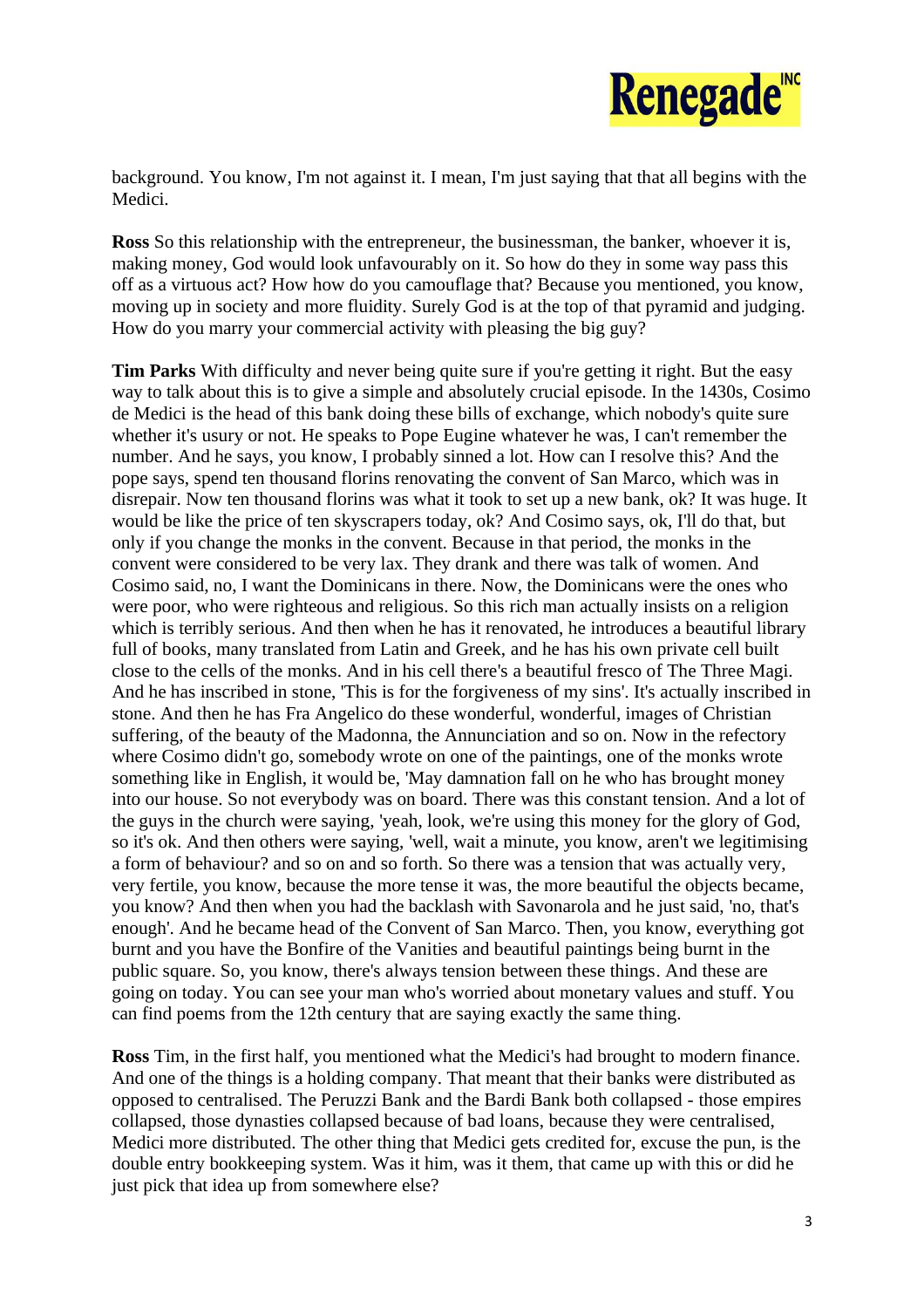

**Tim Parks** Double entry accounting had already been around for a while when the Medici started operating and they themselves didn't always operate with a double entry accounting. The Florentines and also the Sienese were way ahead on this for a very long time. But let's say this, these banks were as good as the people running them at that particular moment. So, for example, the Medici did invent this idea of having - they had something like 20 different branches around Europe and in each branch, like 40 percent, would be owned by the local bank manager and then the rest owned by the family. So they could bring a lot of capital into their banking system, but then keep control of all the separate branches. That was another problem that the Peruzzi had, that they lost control of their own bank. So they did this. But then later they dropped this. And in fact, they themselves went broke, giving bad loans again, political loans, to Milan, to England and to Bruges. There were all kinds of reasons why that happened. One thing is it's impossible to keep money away from politics. And this is another thing where when you look at this period, it's obvious that what goes on in the modern world takes us right back there, because a banker obviously begins to have an enormous amount of power because he's lending to people and people become deferent to him and he begins to get control of the situation. So the government tries to tax him. The government tries to block him, and he gets cannier and cannier with moving his money around. And then he says, no, I'll have to be the government.

**Ross** One of the things that Cosimo was very, very good at was credit creation. So he'd use double entry bookkeeping, as we do today to create credit, private banks to create credit out of thin air and lend it at interest. And back in the day, he would use a letter of credit brilliantly to, let's say, augment his books and push his power far and wide. Have modern bankers looked at him as a bit of a forerunner?

**Tim Parks** Let's try and nail what Cosimo actually did and what the bankers in Florence were actually doing. They were not allowed to give interest bearing loans. As the result, they didn't invest their money locally very much at all. The only way to lend money and get more money was to pretend that it was an exchange deal. So, for example, somebody comes to my bank, ok. I'm out in the street with my table. They had the tables out in the street. Somebody comes and says he really wanted a thousand florins. And he said, You give it to me, I'll give it to you back in Sterling, ok? So then we pretend that it isn't him who asked for the money, but that it's the bank who has asked to change some money. Now why can we make money like this? Because of course, we don't have pound sterling in Florence. They didn't hold foreign currencies. So that means we have to go to London for that. And it takes time to go to London - 90 days, Florence to London. Of course, it was ridiculous. You could get to London much quicker than 90 days, but that was the time it would take you to buy a load of silks to arrange for a shipping to get the silk shipped all the way around the Mediterranean, the Bay of Biscay to London to sell the silks. So you've used your loan of a thousand florins and then you pay the guy forty pence. But in London, Sterling is worth more than in Florence. In London, the exchange rate is 36. So I get the money at 40 in a place where the exchange rate is 36 and then I do the same deal going back. So if you work it out you've made about 10 percent in six months going back and forth. And then what they did was simply eliminate the actual exchange of money. They just pretended that the money was being exchanged when actually it wasn't. One of the things that's going on that's really crucial is that because of all these moral worries about money, you start getting financial exchanges described in ways which don't actually describe what's going on. So you get a kind of difference between the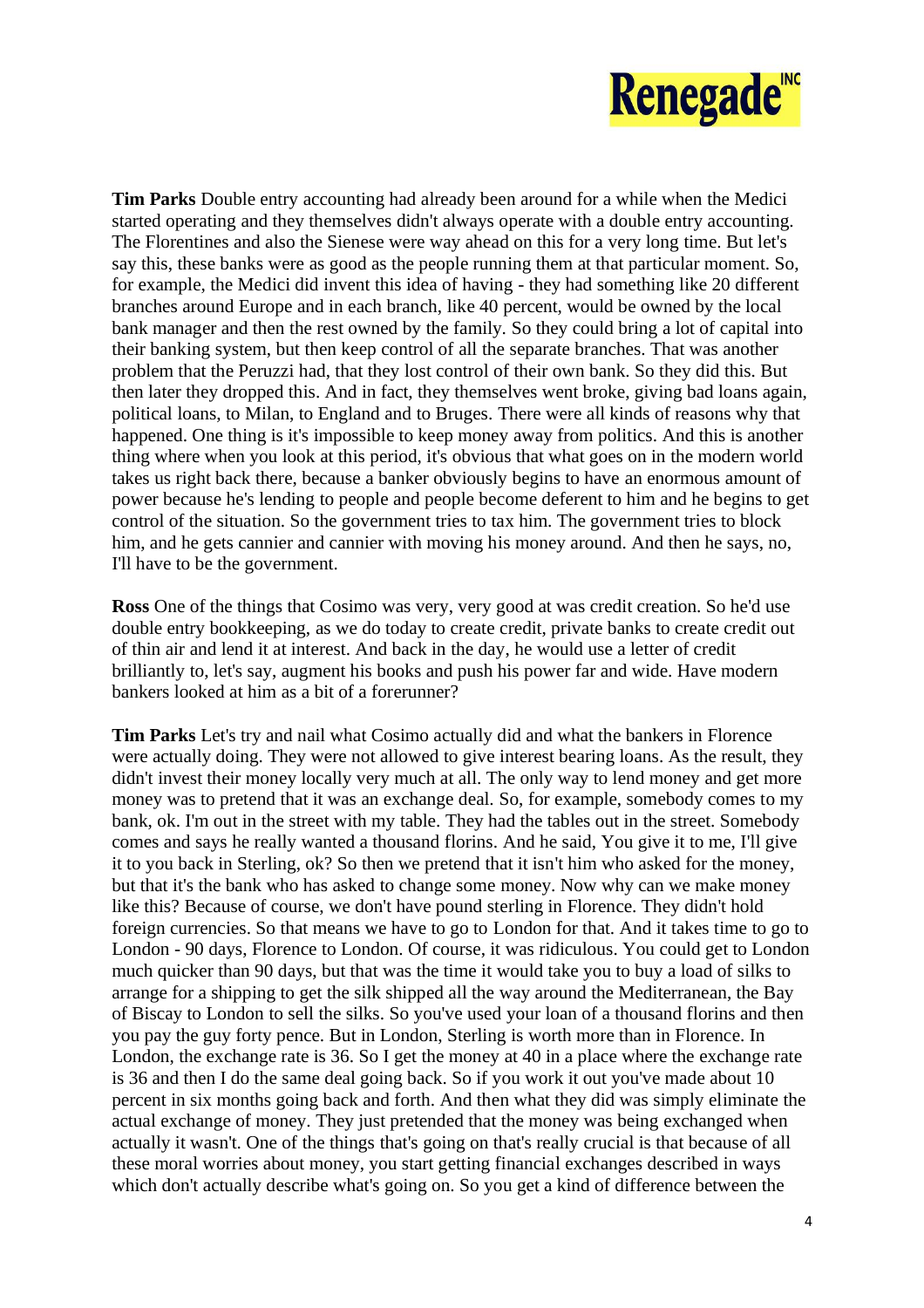

way we talk about what's happening and what's really happening. And that is absolutely crucial about, you know, in fact, there is something the same goes on, I think - I don't want to become polemical - but in certain kinds of loans in Sharia law, there's a sort of dubiousness about what is actually going on in those laws.

**Ross** And is that because Islamic finance posits that, actually, usury and interest are bad and therefore they bury that within that loan in some way to morally cleanse it but ultimately, it sits on top of the capitalist system that we have, and that's an interest bearing system. So for every reason, you have to pass that cost onto the punter?

**Tim Parks** Yeah, they have the same objections to usury, which let me say that I really actually respect the whole early Christian position on this. It wasn't stupid. The idea was, if everybody starts thinking about borrowing money and making money and interest rates, when are they going to think about their soul. When are they going to think about God? And you remember all those early pictures of usurers. They're all tight with their money. You know, they're all closed mentally. This is what it's about. And your man who you mentioned before saying, you know, we've money ties to everything, we don't care about nature, is making exactly the same complaint about money that the people who objected to usury were making so many years ago.

**Ross** One of the other areas of work that you have focused on is a translation of Machiavelli. Whenever I see a newspaper interview with a CEO or a chairman, often when they're asked, you know, what time they get up in the morning, what breakfast they eat, what car do they drive, where they go on holiday. Often they say favourite book? And nine times out of ten, every clunking CEO alpha male type will say The Prince by Machiavelli. What's your view on that, ie using The Prince in the boardroom to try and gain advantage over the competition? Was that the real reason behind the book being written?

**Tim Parks** The book is much maligned and probably misunderstood. I mean, it's really not a book about how to cheat people, that's for sure. Let's remember that Machiavelli himself had been a politician for most of his life. He got kicked out when there was regime change. He was arrested and tortured for something he hadn't done. And then he was sent into a sort of domestic exile, sent back to his wife in the country, which bothered him because he was a philanderer. And there he sat down and wrote this book. And the idea was to write a book that would get him back into politics by explaining to a prince or to a leader because he didn't mean Prince Charles, he didn't mean Prince Charming. He meant the boss, basically. He would explain to them how to get power and how to stay in power. So that was the basic idea. But Machiavelli was a really intelligent scholar and he soon loses interest, I think, in just the business of how to persuade this or that guy to give me a job. And he starts really looking at how you get power and how you stay in power. And it is a really frightening analysis. The basic idea behind it is that if you want to stay in power, that must be your only priority. If you have any other priority before staying in power, then very likely you will lose power. Everything is prioritised in relation to that. And he doesn't say, oh, this is immoral or you know we're going to have to put the means before the end or something. He just says this is the way it actually is if you want to stay in power.

**Ross** So he's quite a pragmatist, really?